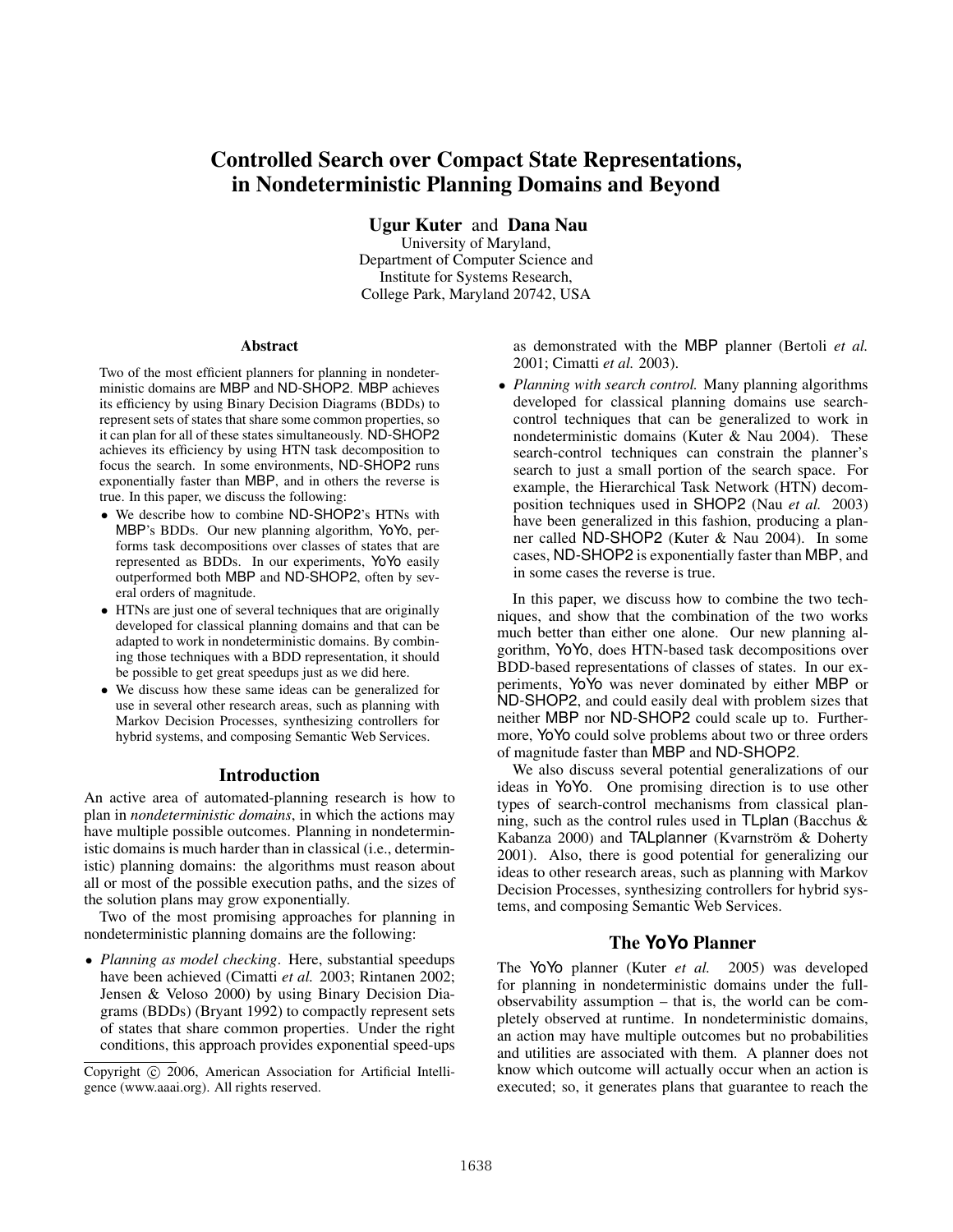

Figure 1: Average running times (in sec.'s) of YoYo, ND-SHOP2, and MBP on hunter-prey problems as a function of the number of prey in a  $4 \times 4$  grid. MBP could not solve problems with 5 and 6 prey within 40 minutes.

goals, no matter what happens during execution.

YoYo combines task-decomposition techniques as in Hierarchical Task Network (HTN) planning with compact state representations using Binary Decision Diagrams (BDDs) as in planning via Symbolic Model Checking. Domain-specific search-control strategies encoded as HTNs constrain YoYo's search to small portions of the state spaces. BDDs, on the other hand, provide a way to compactly represent classes of states as propositional formulas and transform those formulas to perform the search more efficiently.

YoYo does HTN decompositions over BDD-based representations of classes of states as follows. In a set *S* of states represented as a BDD, a possible HTN decomposition of a task *t* specifies (1) a set of subtasks and (2) a subset  $S'$  of  $S$ in which the particular decomposition of *t* is possible. Thus, decomposing a task *t* in a set *S* of states represented by a BDD yields two sub-BDDs — one that represents *S-* and and the other that represents the rest of the states  $S \setminus S'$  in which other possible decompositions for *t* must be tried.

YoYo recursively generates BDD-task pairs in the way outlined above. The BDD in each such pair represents a set of states that share some common properties, so that the associated task can be achieved in all of these states simultaneously. If a BDD-task pair is generated such that there is no possible way of achieving the task in the states represented by the BDD then this is a failure point; so, YoYo backtracks and tries other possible HTN decompositions. Otherwise, YoYo continues with planning until the tasks in all of the generated BDD-task pairs correspond to primitive actions. This terminates the planning process successfully and the set of all generated BDD-action pairs is a solution plan.

We compared YoYo with the two state-of-the-art planners in nondeterministic domains, namely ND-SHOP2 and MBP. ND-SHOP2 is an HTN planner based on explicit state representations (Kuter & Nau 2004). MBP implements BDD-based planning algorithms (Bertoli *et al.* 2001) but cannot use search control as in ND-SHOP2 or YoYo.

For all our experiments, we used a 900MHz laptop with



Figure 2: Average running times (in sec.'s) of YoYo, ND-SHOP2, and MBP on hunter-prey problems as a function of the grid size, with one prey. ND-SHOP2 could not solve problems with larger grids due to memory overflows.

256MB memory, running Linux Fedora Core 2. We set the time limit for the planners as 40 minutes. Our experimental testbed was a simple variant of a *pursuit-evasion game* described in (Koenig & Simmons 1995). In this domain, there is a hunter and one or more prey in a grid world. The goal for the hunter is to catch all the prey. The nondeterminism for the hunter is introduced through the actions of the prey: at any time, the prey can take a move in the world independent from the hunter's move. For a detailed description of our experimental setup, see (Kuter *et al.* 2005).

Figure 1 shows the results on one experimental set, in which we used a  $4 \times 4$  grid world and varied the number of prey in the world. Each data point is the average of 20 randomly-generated problems. We encoded the following search-control strategy for ND-SHOP2 and YoYo using HTNs: "choose a prey and chase it until it is caught, then choose another prey, and so on, until all of the prey are caught." This prunes away large portions of the state space during planning since, when the hunter is chasing a prey, it need not reason about the locations of the other prey.

As shown in Figure 1, MBP's running times grew exponentially faster than those of YoYo since MBP cannot exploit search-control strategies and its BDD-based representations were not useful to prune irrelevant portions of the search space. YoYo also easily outperformed ND-SHOP2 by taking advantage of BDD-based representations. ND-SHOP2, in turn, outperformed MBP using the search-control strategy described above, although it does not exploit BDDs.

In another experimental set (see Figure 2), we had only one prey and varied the size of the grid. Similarly as before, we randomly generated 20 problems and run our algorithms on those problems. This setting does not admit good search-control strategies: all we can do is to "look at the prey and move towards it." In the absence of good strategies ND-SHOP2 did not perform well in large problems due to its explicit state representations. YoYo, on the other hand, was exponentially better than ND-SHOP2 even without good strategies due to its BDD-based state representa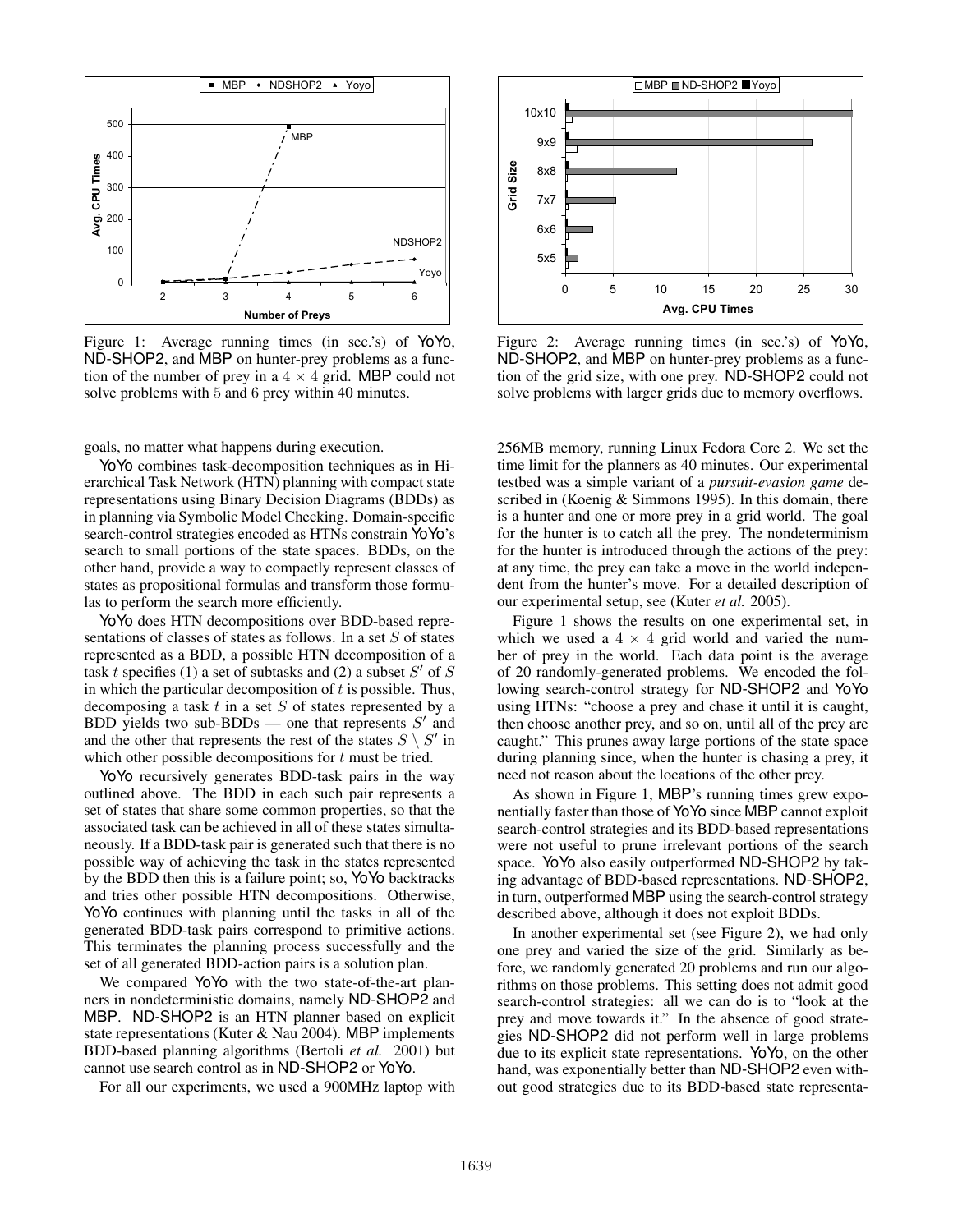tions. It also outperformed MBP since the above strategy helps to prune some portions of the state space.

# Generalized Search Control Techniques for Nondeterministic Planning

In (Kuter & Nau 2004), we described a way to take a class of planners that were originally developed for classical (i.e., deterministic) domains and generalize them to work in nondeterministic domains. ND-SHOP2 is a generalization of SHOP2 (Nau *et al.* 2003) we developed based on that work, along with generalizations of TLplan (Bacchus & Kabanza  $2000$ ) and TALplanner (Kvarnström & Doherty 2001).

In YoYo, we used HTNs to perform a controlled search over BDD-based compact representations for classes of states in nondeterministic domains. A similar approach can be developed to use search-control rules as in TLplan and TALplanner, which are specified in modal temporal logics (TL). By combining those techniques with a BDD representation, we should get great speedups just as we got with YoYo. Furthermore, it should be possible to get even greater speedups by developing techniques that use TL formulas and HTNs together for controlled search over BDDs. (Bacchus & Kabanza 2000) points out that the two techniques for specifying search-control strategies (i.e., HTNs and TL formulas) are useful in different situations; thus, this is a promising approach for broadening the range of problems we could solve efficiently in nondeterministic domains.

An important consideration with using domain-specific search control based on HTNs or TL formulas under nondeterminism is that, in complex domains, it may not be possible to compile a control strategy for the entire domain. For example, there may be many possible outcomes of an action, all of which may not be anticipated in advance. However, controlled search over BDD-based state representations will yield significant speed-ups even if we can use them for a part of a planning domain. Furthermore, in those parts of a planning domain for which we do not have any search-control strategies, we can use the existing algorithms to generate a partial solution that compansates the gap in the searchcontrol strategy. As an example, if we have an incomplete set of HTNs for YoYo, we can use MBP for generating the type of a partial solution mentioned above. This will allow us to use our new planning algorithms in complex domains where compiling search-control strategies is difficult.

# **YoYo**'ing Beyond

In this section, we discuss how our ideas in YoYo and some of the generalizations discussed in the previous section can be applied to other research areas; in particular, planning with Markov Decision Processes, synthesizing controllers for hybrid systems, and composing Semantic Web Services.

#### Planning with Markov Decision Processes

In planning domains where actions have probabilistic outcomes, the primary approach is based on Markov Decision Processes (MDPs); see (Boutilier, Dean, & Hanks 1999) for a survey. The primary difference between nondeterministic planning problems and MDP planning problems is that

the latter has rewards associated with the states, probabilities and costs associated with the state transitions, and the goal is to generate a plan that optimizes a utility function.

Many MDP solution methods have been developed to reason over sets of states during planning. Examples include (Dearden & Boutilier 1997; Feng & Hansen 2002; Lane & Kaelbling 2002). Among others, (Feng & Hansen 2002) describes a way for searching over BDD-based representations in MDPs but no search-control strategies as in YoYo. A form of search control for MDPs has been used in Reinforcement Learning (Parr 1998; Dietterich 2000). This approach is based on hierarchical abstractions that are somewhat similar to HTN planning. The hierarchical abstraction of an MDP is analogous to an instance of the decomposition tree that an HTN planner might generate. However, the abstractions must be supplied in advance by the user, rather than being generated on-the-fly by an HTN planner.

In YoYo, much of the computational machinery was for correctly handling the possible state transitions induced by the nondeterministic actions — a characteristic that nondeterministic planning shares with MDP planning. This suggests that it should be possible to generalize our approach in YoYo for solving MDPs. This requires developing new techniques for handling the probabilities, rewards, and costs in the state-transition operations dictated by the transformations over the BDDs and the search-control strategies.

#### Synthesizing Controllers for Hybrid Systems

Hybrid systems are dynamical systems that have both continuous- and discrete-valued state variables (Lygeros, Tomlin, & Sastry 1999; Tomlin *et al.* 2003). Examples of such systems include robotic systems, tactical fighter aircrafts, intelligent vehicle/highway systems, and flight control systems. The inherent uncertainties and interactions between the discrete and continuous components make it very hard to synthesize optimal controllers for such systems.

Typical existing approaches for hybrid systems model the discrete and continuous components of a hybrid system independently and generate controllers using techniques that can exploit the interactions between the two seperate models. Examples include the use of timed automata (Alur & Dill 1994), game-theoretic approaches (Tomlin, Lygeros, & Sastry 2000), linear hybrid automata (Shakernia, Pappas, & Sastry 2000), and linear programming and simulation techniques (Hauskrecht & Kveton 2004).

Combinations of compact state representations and search-control strategies can also be used in synthesizing controllers for hybrid systems in order to abstract away from the continuous parts of the state space, which is usually infinite due to the continuous-valued state variables in those systems. This approach primarily involves developing algorithms similar to YoYo that decompose the system models into smaller and smaller models until we generate a solution controller. Our work on YoYo suggests that this approach will compare favorably with the existing techniques.

### Semantic Web Service Composition

Semantic Web services are functionalities on the Web that are designed to be composed, i.e., combined in workflows